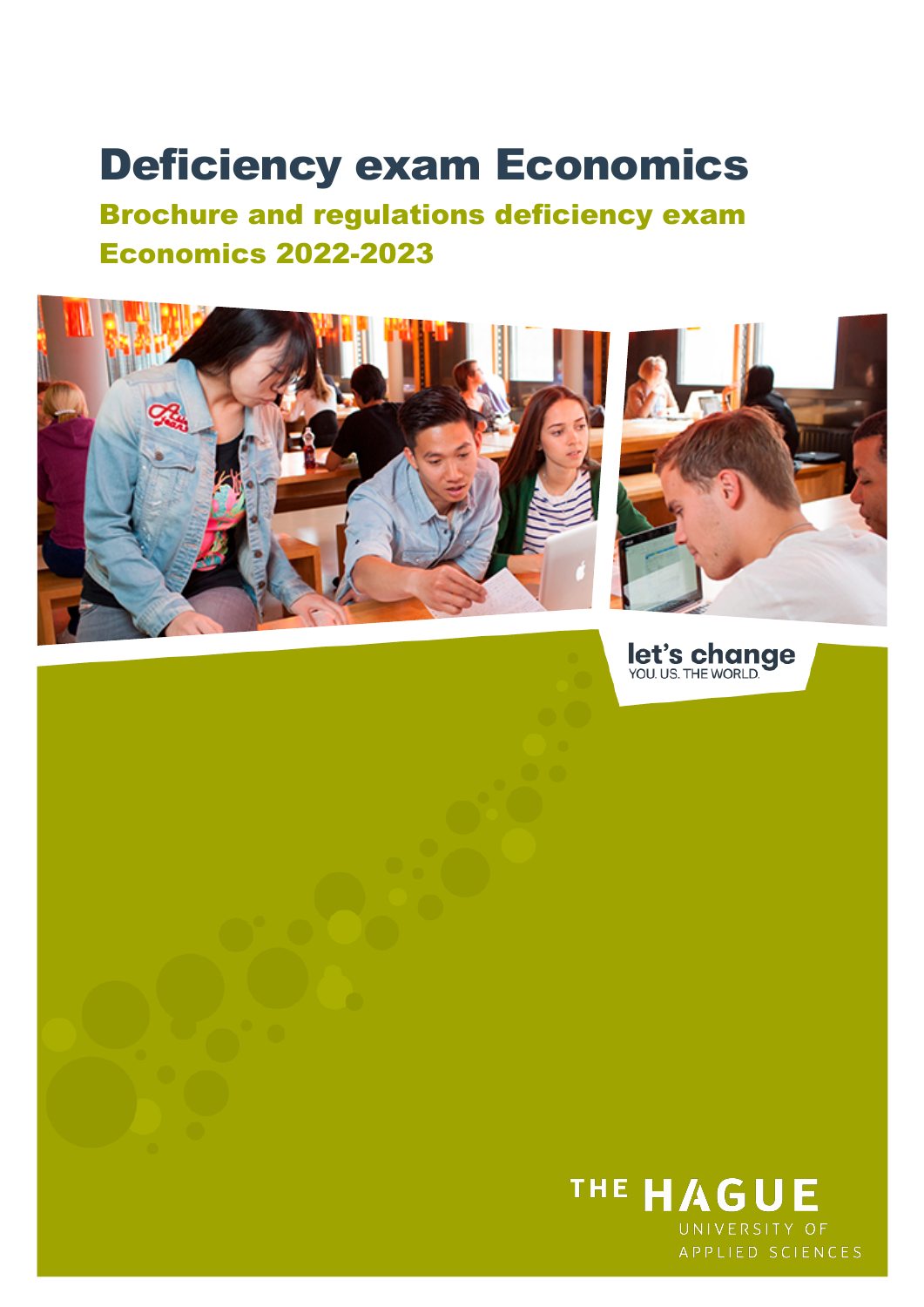# **Content**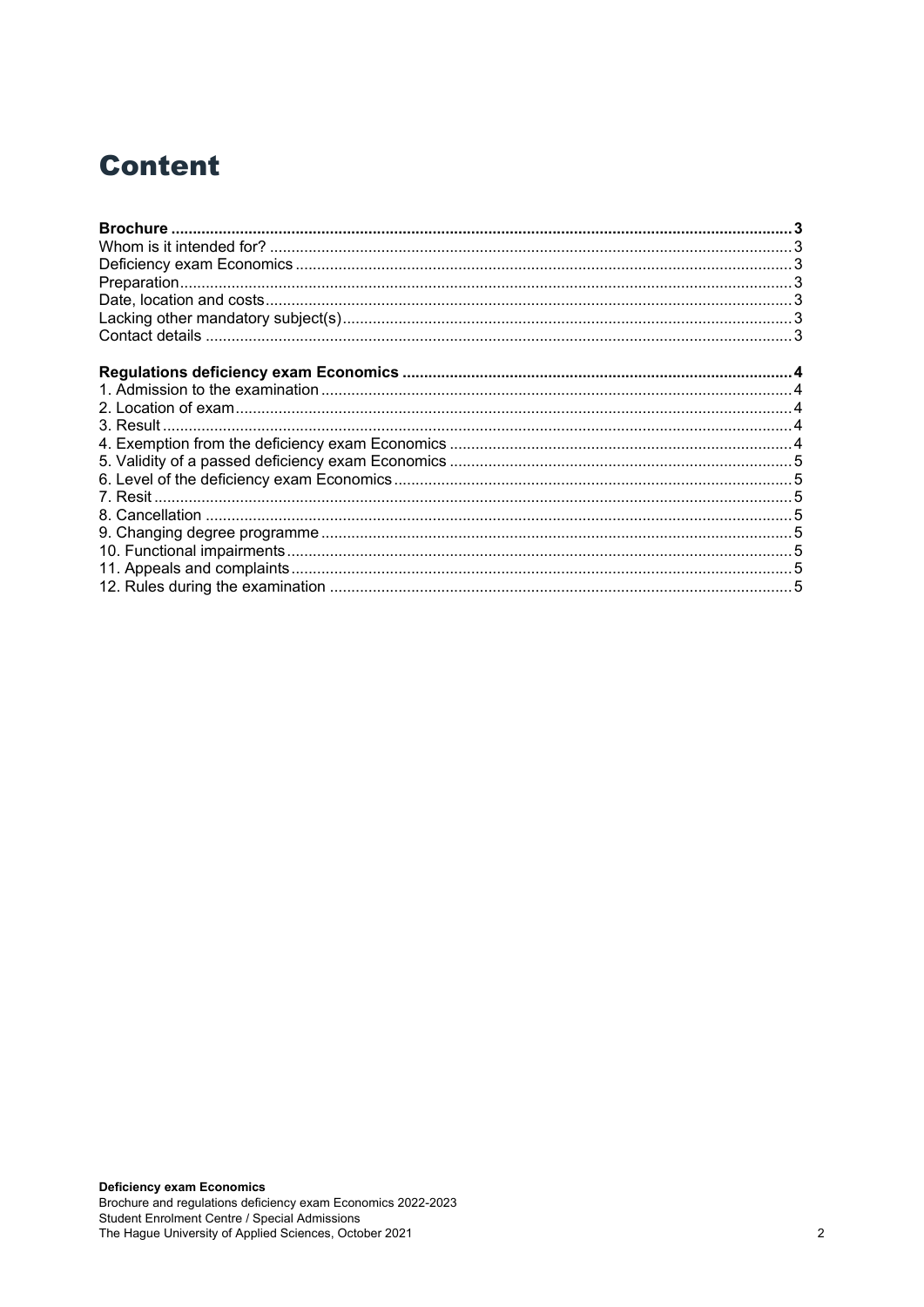# <span id="page-2-0"></span>Brochure

# <span id="page-2-1"></span>Whom is it intended for?

For some programmes, you need to have taken Economics as exam subject in order to be eligible for admission. If you are lacking such a mandatory subject, this is called a deficiency. By law you need to make up for this deficiency first before you can start with your bachelor programme.

# <span id="page-2-2"></span>Deficiency exam Economics

If you lack Economics as a mandatory subject, we offer an exam at the Hague University of Applied Sciences in English. The exam consists of 25 multiple-choice questions and takes about 30-45 minutes. If you answer 18 or more questions correctly, you have passed this exam.

The level of the exam is comparable to the Dutch HAVO level exam. You need to take this exam in the same language as the programme you have applied for.

With the right qualification *and* passing the Economics exam, you will make up your deficiency for the subject Economics. This combination will meet the educational requirement for admission to an Associate's Degree programme or a 4-year bachelor programme. The deficiency exam Economics of the Hague University of Applied Sciences does not provide admission to a 3-year bachelor programme.

# <span id="page-2-3"></span>Preparation

You can prepare for the exam by studying the textbook 'Samengevat' (author J.P.M. Blaas, Uitgeverij ThiemeMeulenhoff BV, ISBN 9789006078688, July 2011 or ISBN 9789006107210, June 2016). You are advised to study the entire textbook as you can be questioned on anything from that book. THUAS does not offer any preparation courses for this exam. Keep in mind, the preparation material is only available in **Dutch** 

# <span id="page-2-4"></span>Date, location and costs

The test will be held on **24 August 2022**. You take the deficiency exam Economics at the main building of The Hague University of Applied Sciences, 75 Johanna Westerdijkplein in The Hague. If this is not possible for compelling reasons (such as national or regional corona measures in the Netherlands, you take the deficiency exam at home via proctoring.

The exam fee is €50 which you will need to pay at registration via iDeal or credit card. You cannot resit and/or reschedule this exam.

**You can apply [here](https://www.formdesk.com/dehaagsehogeschool/deficientie-examen-economie) if you want to register for the deficiency exam Economics.**

# <span id="page-2-5"></span>Lacking other mandatory subject(s)

The Hague University of Applied Sciences does not offer other deficiency exams. We do accept some other certificates, but most of these can only be obtained after sitting an exam in the Netherlands. On [our](https://www.thehagueuniversity.com/study-choice/applications-finances-and-moving-here/applying/entry-requirements?_ga=2.27428284.1029859868.1614325986-1499512523.1614091748)  [website,](https://www.thehagueuniversity.com/study-choice/applications-finances-and-moving-here/applying/entry-requirements?_ga=2.27428284.1029859868.1614325986-1499512523.1614091748) you can find out which other certificates are accepted by The Hague University of Applied Sciences.

# <span id="page-2-6"></span>Contact details

If you have any questions about making up for mandatory subjects, please contact the Special Admissions team on [bit@hhs.nl](mailto:bit@hhs.nl) or by phone +31 (0)70 445 8585. Please mention your student number.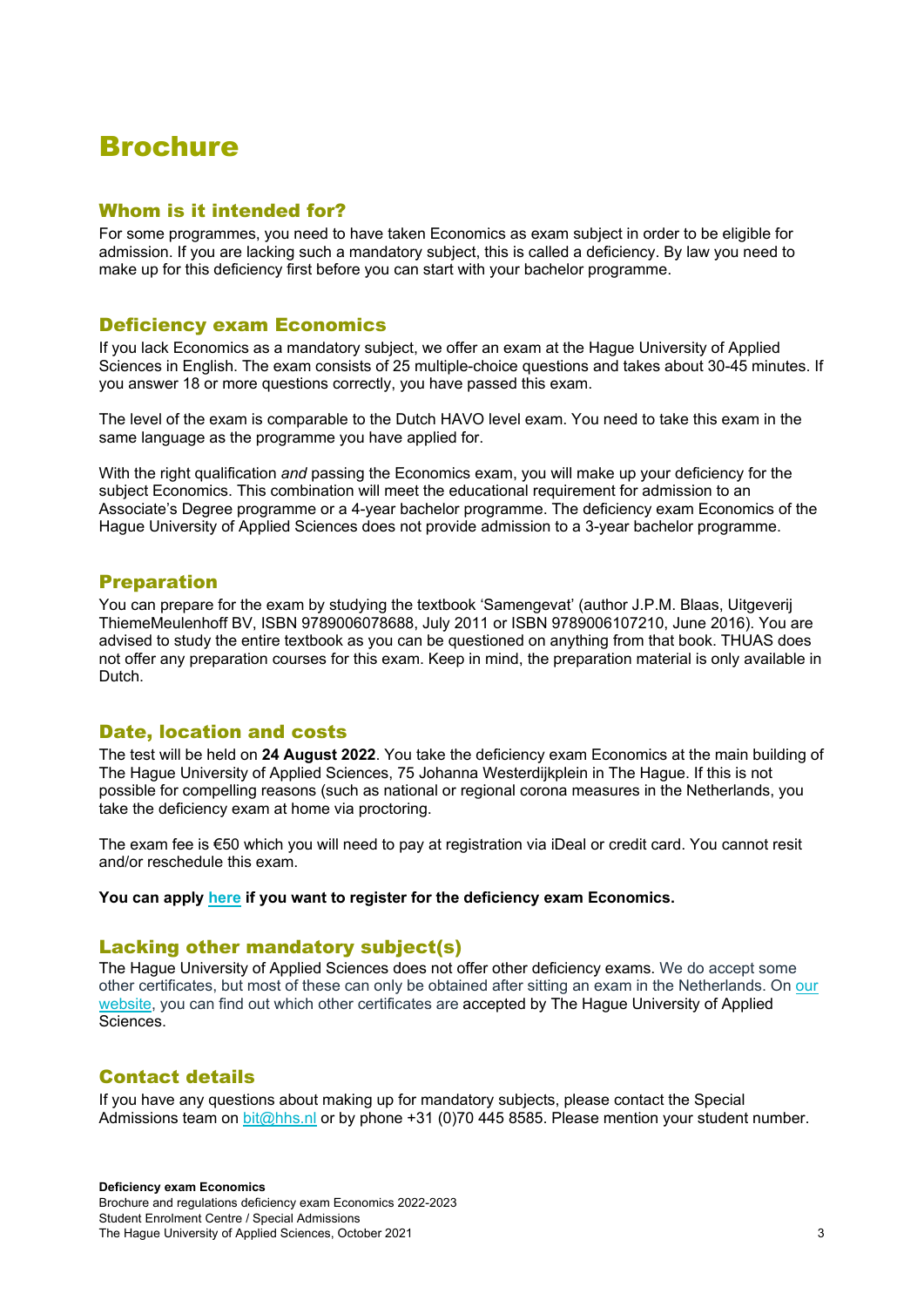# <span id="page-3-0"></span>Regulations deficiency exam Economics

# <span id="page-3-1"></span>1. Admission to the examination

A candidate may sit the deficiency exam Economics if he/she:

- Has applied in Studielink for a bachelor programme;
- Has registered for the deficiency exam Economics and has paid the exam fee;
- Can present a valid identification document as listed below , namely:
	- o a passport or identity card of one of the EU/EEA countries or Switzerland, or
		- o a Dutch driving licence, or
		- o a Dutch residence permit, or
		- o a Dutch W-document (issued to asylum seekers)
		- o a Privileged Person's Identity Card (Geprivilegieerdendocument issued to persons with diplomatic status).

Important: do not forget to take one of the above valid types of proof of identity with you to the examination. We regret that you cannot sit the deficiency exam Economics without this proof of identity.

# <span id="page-3-2"></span>2. Location of exam

The deficiency exam Economics is taken in the main building of The Hague University of Applied Sciences, 75 Johanna Westerdijkplein in The Hague.

If it is not possible for compelling reasons (such as national or regional corona measures in the Netherlands) to have the deficiency exam take place at The Hague University of Applied Sciences, the deficiency exam will be offered via proctoring. This means that you take the exam from home, on your own laptop / computer, under digital supervision (also called proctoring). The computer or laptop must be equipped with a microphone and a webcam. The proctoring software only works in the free browser Google Chrome. A system check is performed one week before the deficiency exam. The candidate is responsible for arranging equipment that meets these requirements and for completing the required check on time. Having a stable internet connection is also the responsibility of the candidate.

# <span id="page-3-3"></span>3. Result

The results will be sent by e-mail one day after taking the exam. With the right qualification *and* passing the Economics exam, you will make up your deficiency for the subject Economics. This combination will meet the educational requirement for admission to an Associate's Degree programme or a 4-year bachelor programme. The deficiency exam Economics of the Hague University of Applied Sciences does not provide admission to a 3-year bachelor programme.

If the candidate takes the exam at The Hague University of Applied Sciences, the result sent by NOA-V is final. If the candidate takes the exam via proctoring, the candidate will receive a preliminary result from NOA-VU. Proctorexam's findings have yet to be assessed. The final result will be sent by e-mail by THUAS within 2 weeks after the exam. If the findings of Proctorexam give cause to do so, eg if the webcam or screen sharing did not work during the entire exam, or if other rules were not followed, the result cannot be determined.

# <span id="page-3-4"></span>4. Exemption from the deficiency exam Economics

The Hague University of Applied Sciences will not accept results taken at any other educational institution. A previously obtained result of the deficiency exam at The Hague University of Applied Sciences will also not provide any right to exemption.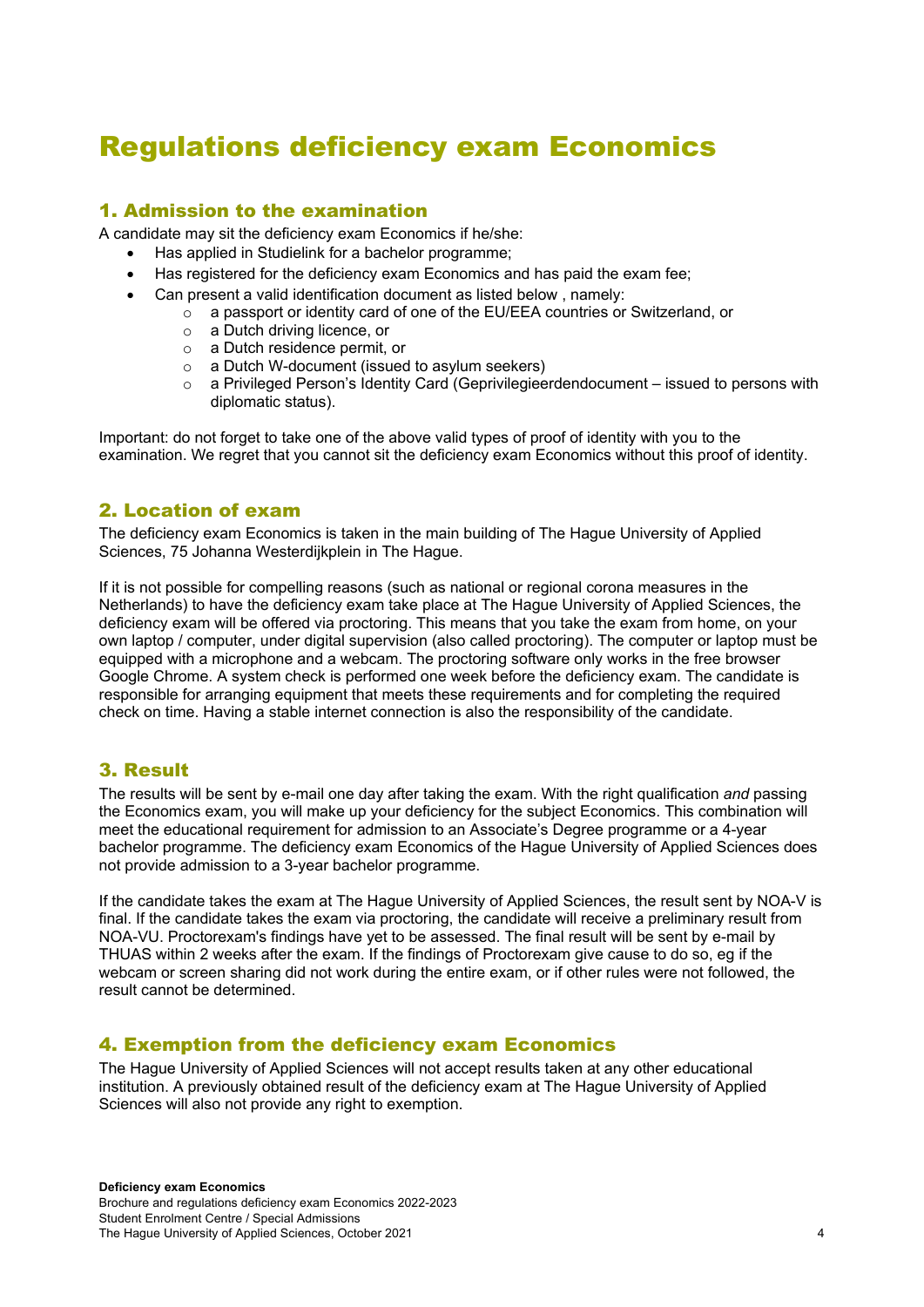#### <span id="page-4-0"></span>5. Validity of a passed deficiency exam Economics

The deficiency exam is not valid nationally. If the deficiency exam was successfully passed in 2022, with the right qualification, this result shall only be valid for admission to an Associate's Degree programme or a 4-year bachelor programme for the academic year 2022-2023.

# <span id="page-4-1"></span>6. Level of the deficiency exam Economics

The level of the exam is comparable to the Dutch HAVO level exam. The candidate will take this exam in the same language as the programme you have applied for. Keep in mind, the preparation material is only available in Dutch.

# <span id="page-4-2"></span>7. Resit

The deficiency exam Economics of The Hague University of Applied Sciences will be held once every year. You cannot resit and/or reschedule this exam.

#### <span id="page-4-3"></span>8. Cancellation

If a candidate is unable to or chooses not to sit the deficiency exam, he may cancel free of charge up to one week before the examination date. He will then receive a full refund of the examination fee.

#### <span id="page-4-4"></span>9. Changing degree programme

If a candidate wishes to change the degree programme after sitting the deficiency exam (but before the degree programme has started), he must send an email to **bit@hhs.nl.** He needs to inform team Special Admissions if he has applied for another programme where he is also lacking Economics as a mandatory subject.

# <span id="page-4-5"></span>10. Functional impairments

Candidates with a functional impairment may request adapted facilities. These may take the form of additional examination time and/or increased tasks and/or using a hard-copy examination. A request stating the desired adaptations must be submitted to the Special Intake and Admissions team by emailing [bit@hhs.nl](mailto:bit@hhs.nl) no later than 1 July 2022. This also applies in the case of dyslexia, in which case a copy of the official dyslexia certificate must be included with the request. Requests will be assessed by a student counsellor.

# <span id="page-4-6"></span>11. Appeals and complaints

If the candidate does not agree with the result of the aptitude test or has a complaint, he can submit a complaint or appeal to the Examination Appeals Board. This appeal must be submitted to the Legal Protection Desk via e-mail: [loketrechtsbescherming@hhs.nl.](mailto:loketrechtsbescherming@hhs.nl)

The term for submitting an appeal is 6 weeks. The appeal must be motivated and a copy of the decision and any other supporting documents must be enclosed. Inspection of the test is not possible.

# <span id="page-4-7"></span>12. Rules during the examination

**I.** Candidates must be present in the examination room and have taken their designated seats by the scheduled start time. Candidates who arrive after the start time will be denied entry. The Hague University of Applied Sciences shall not accept responsibility for cases of force majeure that prevent candidates from being present on time.

**II.** Candidates are permitted to leave the examination room early on condition that they do so quietly. Candidates are not permitted to return to the examination room once they have left. After leaving the examination room, candidates must immediately move out of earshot of the examination room.

#### **Deficiency exam Economics**

Brochure and regulations deficiency exam Economics 2022-2023 Student Enrolment Centre / Special Admissions The Hague University of Applied Sciences, October 2021 5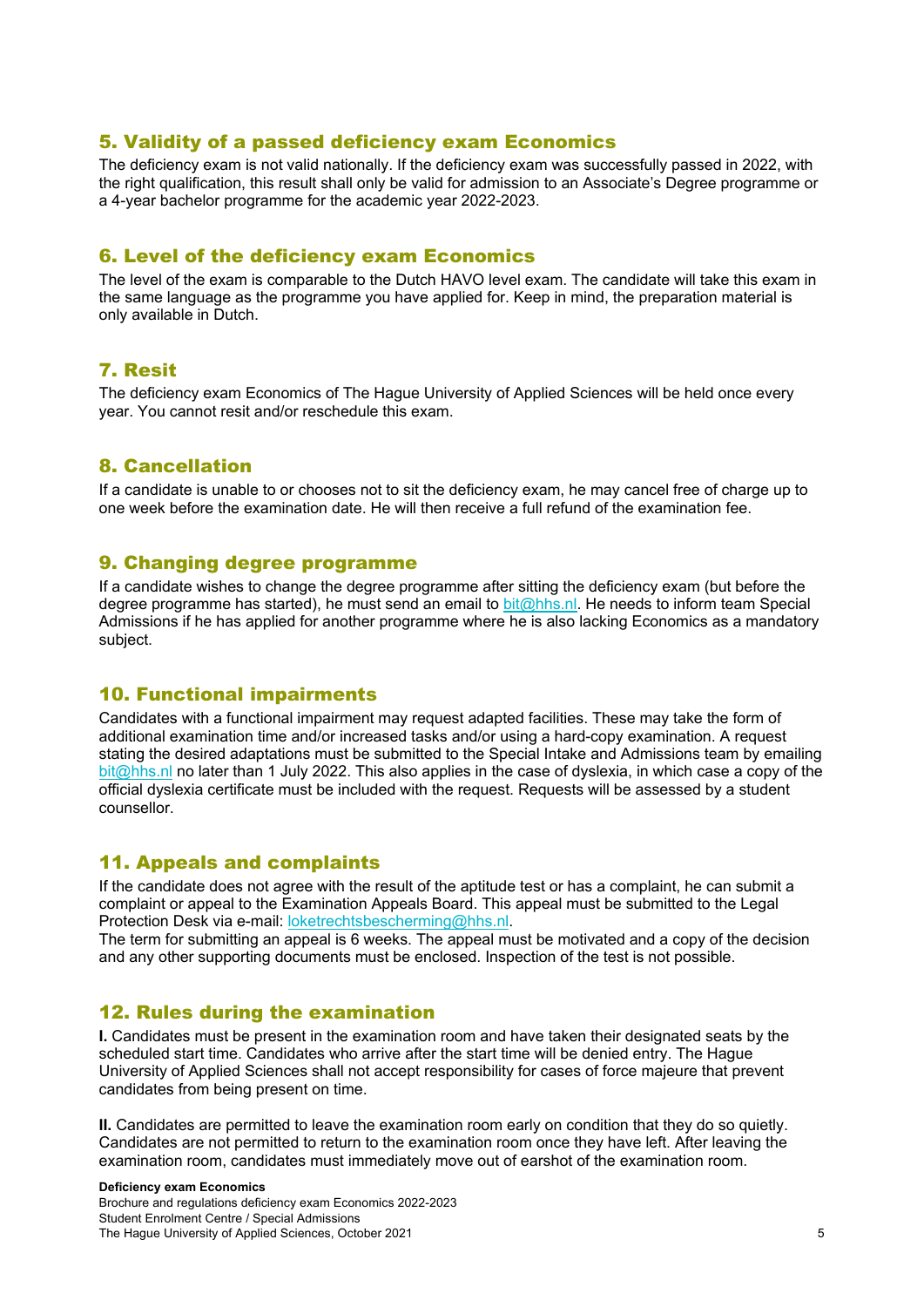**III.** Candidates are not permitted to visit the toilet during the examination.

**IV.** Mobile phones must be switched off during the examination. Candidates are not permitted to wear (smart) watches during examinations. Watches, smart devices and (switched off) mobile phones must be stowed in a bag.

**V.** No items are permitted on tables except for drinks bottles.

**VI.** The candidate may only have the digital test environment open during the exam. He may not make use of things that could be used as aids except scratch paper and a simple calculator (no graphing calculator). The candidate is also not allowed to wear headphones or earphones.

**VII.** Upon starting the examination, candidates shall place their valid proof of identity (passport, identity card, residence document or Dutch driving licence) on the table in front of them so it is visible to the invigilator, or to clearly show the valid proof of identity if Proctorexam asks for this.

**VIII.** After the examination has started, candidates are not permitted to communicate verbally or nonverbally or exchange paper with one another.

**IX.** Candidates may only start the examination when the invigilator/Proctorexam has given the signal to do so.

**X.** The candidate is allowed to use a simple calculator during the deficiency exam. The candidate needs to bring the calculator himself to the exam. A graphing calculator is not permitted.

**XI.** If a candidate is suspected of committing an irregularity or fraud during the examination, the invigilator or staff member will note this on an official report and may submit evidence if necessary. The candidate will be given the opportunity to finish the examination.

'Fraud' is understood to mean any act or omission by the candidate that is intended to partially or entirely hinder or render impossible the formation of an accurate assessment of the candidate's and/or his/her fellow candidate's knowledge, understanding and skills.

An 'irregularity' is understood to mean any actions taken by the candidate constituting a deviation from the examination rules. The invigilator or staff member will submit an official report, which will record as a minimum what the invigilator or staff member has observed in order to suggest that an incidence of fraud/irregularity has occurred. The invigilator or staff member will inform the Admissions Committee of the suspected fraud/irregularity and submit the official report. Within fifteen working days of receiving this notification, the Admissions Committee will establish whether fraud has been committed and will give the candidate an opportunity for their view to be heard.

If further investigation is necessary, the Admissions Committee may decide to extend the fifteen working day-deadline and will notify the candidate of this decision in good time; the written notification of this decision will also include possible sanctions that could be imposed.

If fraud or irregularity is not discovered until after the examination has finished, the Admissions Committee may declare the examination result invalid, or determine that the candidate must sit a new examination. The lecturer and/or invigilator will notify the Admissions Committee of the irregularity/suspected fraud in writing.

Once the candidate has been informed of the report that was drawn up, an interview will be held in which he/she is given an opportunity to state his/her side of the story. The Admissions Committee will arrive at its decision and put it in writing. The candidate will then be informed of this decision.

Depending on the severity of the fraud committed, including repeated fraud, the Admissions Committee may impose any of the following sanctions:

a. Declaration of (part of) the examination in question as invalid

b. Exclusion from sitting the examination in question for a maximum of one year

c. Exclusion from a number of examinations, to be determined by the Examination Board, for a maximum of one year

d. A combination of the measures stated above.

#### **Deficiency exam Economics**

Brochure and regulations deficiency exam Economics 2022-2023 Student Enrolment Centre / Special Admissions The Hague University of Applied Sciences, October 2021 6